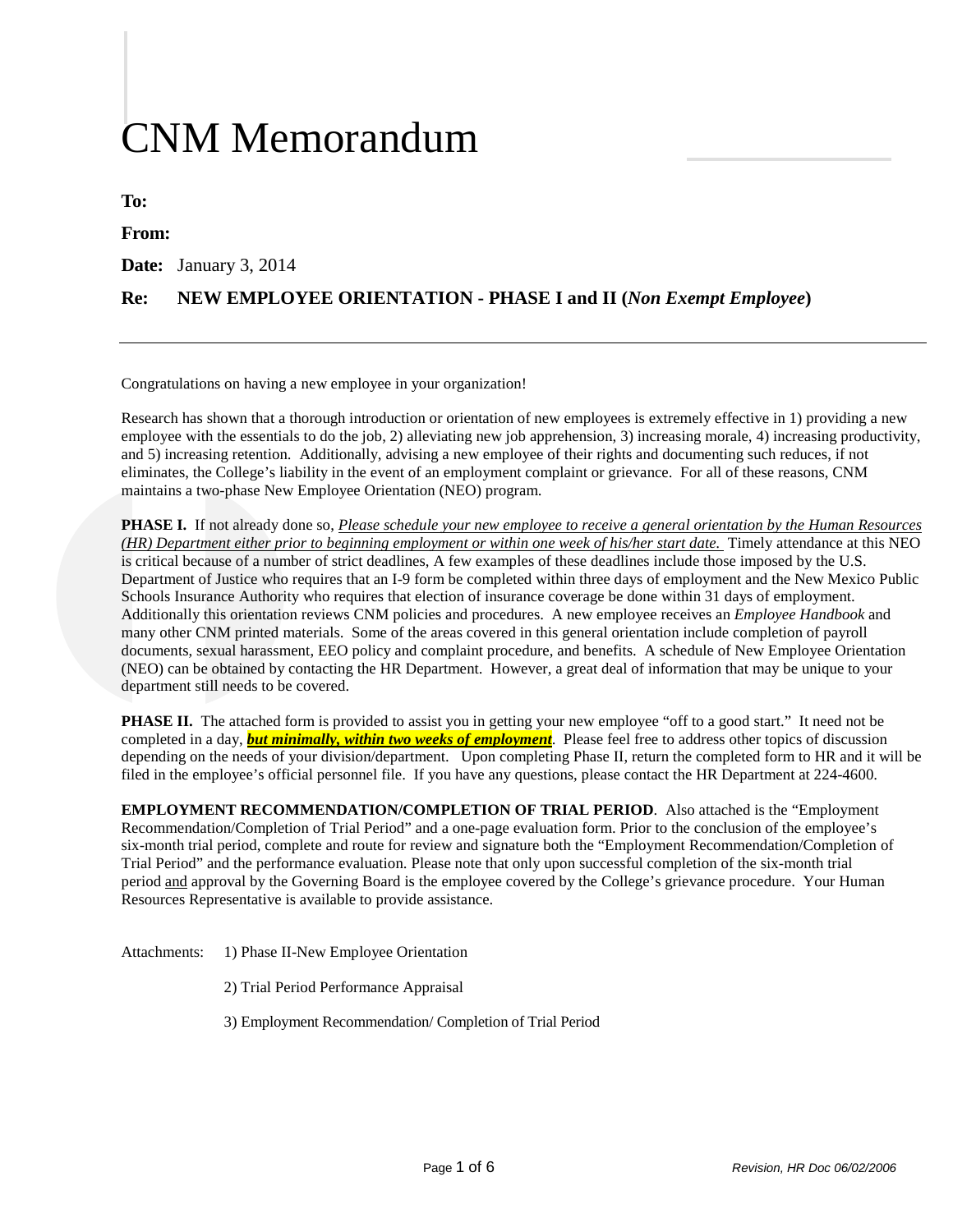# Phase II-New Employee Orientation

|  | <b>Employee Name</b> |
|--|----------------------|
|  |                      |

Date of Hire

Department

**SUPERVISOR INSTRUCTIONS-**The following is a checklist of information necessary to orient the new employee to their new job, work environment, your expectations, and Institute and departmental policies and procedures. Within two weeks of his/her start date, please initial and date each point as you discuss it with the employee. Upon completion return this form to the Human Resources Department.

| Before the new employee's arrival, review a copy of his/her employment application to re-familiarize yourself with his/her<br>experience, training, and education.                                                                                                                                                    |
|-----------------------------------------------------------------------------------------------------------------------------------------------------------------------------------------------------------------------------------------------------------------------------------------------------------------------|
| Before the new employee's arrival, ensure that his/her work area is prepared and available with the appropriate equipment,<br>supplies and tools. Upon the new employee's arrival, ask him/her what other equipment, supplies or tools he/she would like.                                                             |
| Provide a general overview of his/her duties, responsibilities, work schedule, working relationships, and levels of supervision.                                                                                                                                                                                      |
| Discuss the CNM organizational structure and your department's organizational structure. Explain the function of your<br>department/division as it relates to the total mission of the Institute and how the employee fits in.                                                                                        |
| Describe the various departments within CNM.                                                                                                                                                                                                                                                                          |
| Introduce the new employee to his/her co-workers by name and title. Explain the functions of each person as you introduce<br>them to the new employee.                                                                                                                                                                |
| Introduce the new employee to his/her frequent contacts outside your division/department.                                                                                                                                                                                                                             |
| Tour your division/department with the new employee explaining where lavatories, break/snack areas, first aid kit and parking<br>facilities are located.                                                                                                                                                              |
| Describe any house keeping responsibilities.                                                                                                                                                                                                                                                                          |
| Describe and/or schedule necessary or required training including Phase I HR New Employee Orientation, Hazardous<br>Communications, Sexual Harassment and Phase III HR New Employee Orientation.                                                                                                                      |
| Review College policy which prohibits the use of CNM equipment (telephones, copy machines, vehicles, supplies, etc.) for<br>personal use.                                                                                                                                                                             |
| Confirm that the employee has a copy of the <i>Employee Handbook</i> . Let them know it is their responsibility to familiarize<br>themselves with it.                                                                                                                                                                 |
| Review College & division/department procedures related to breaks, lunches, overtime, and call-in procedures.                                                                                                                                                                                                         |
| Review the College's Discipline and Grievance Procedure. Tell the new employee that major offenses which may result in<br>immediate termination are dishonesty, violent behavior, insubordination, abuse of sick leave, alcohol and substance abuse and<br>other offenses which are covered in the Employee Handbook. |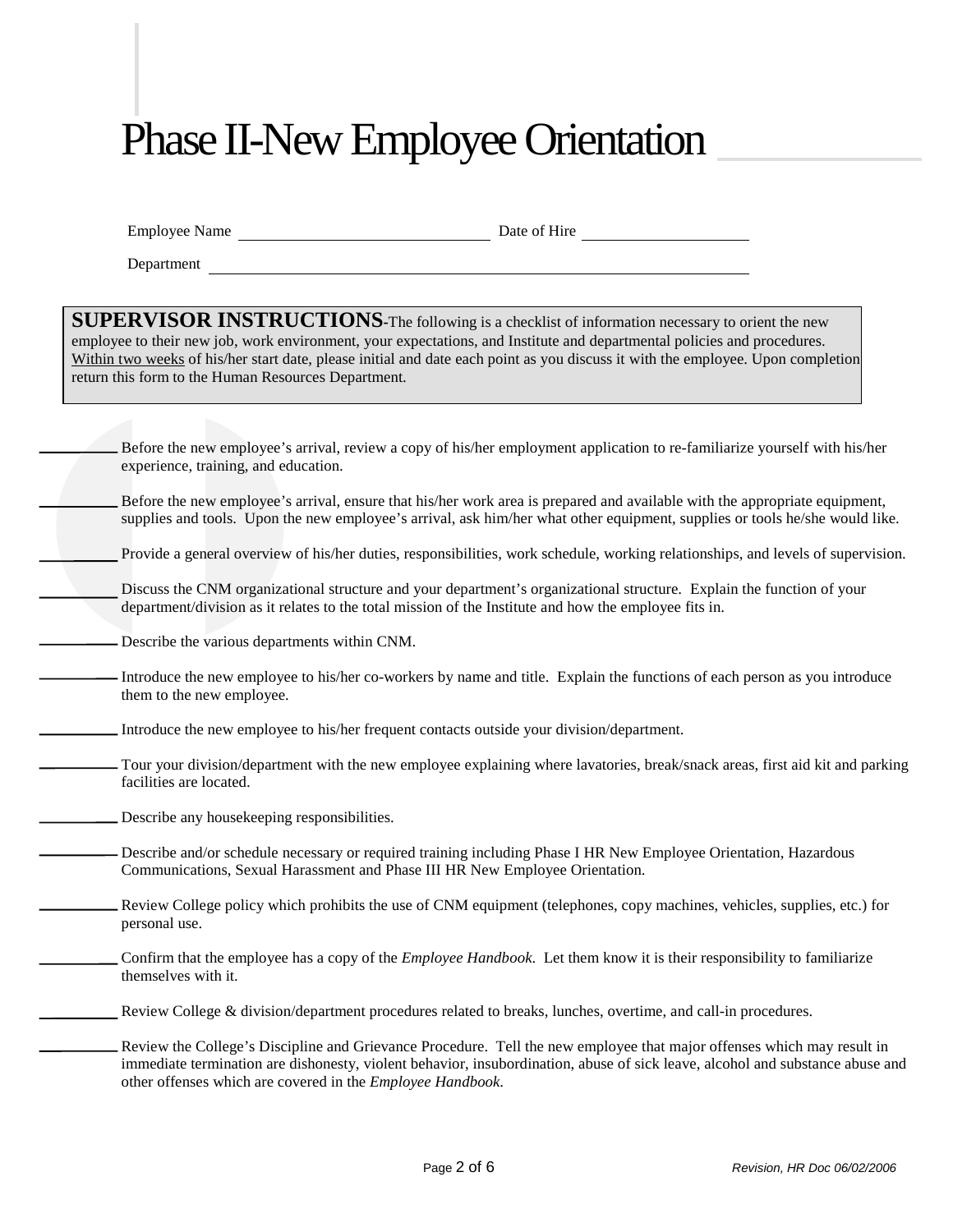| - Schedule an appointment with the new employee in a week to address any questions or concerns he/she may have. |  |  |
|-----------------------------------------------------------------------------------------------------------------|--|--|
|                                                                                                                 |  |  |
|                                                                                                                 |  |  |

- Discuss the employee's career goals and objectives. Relate them to the goals and objectives of your department/division. Inform the employee that specific goals and objectives will be established during the trial period review.
- Inform the new employee of the date for his/her trial period review. Discuss with the employee the performance standards and expectations for the position.

Electronic Timesheet Training

Other (Please Describe):

Employee Signature Date

Supervisor Signature Date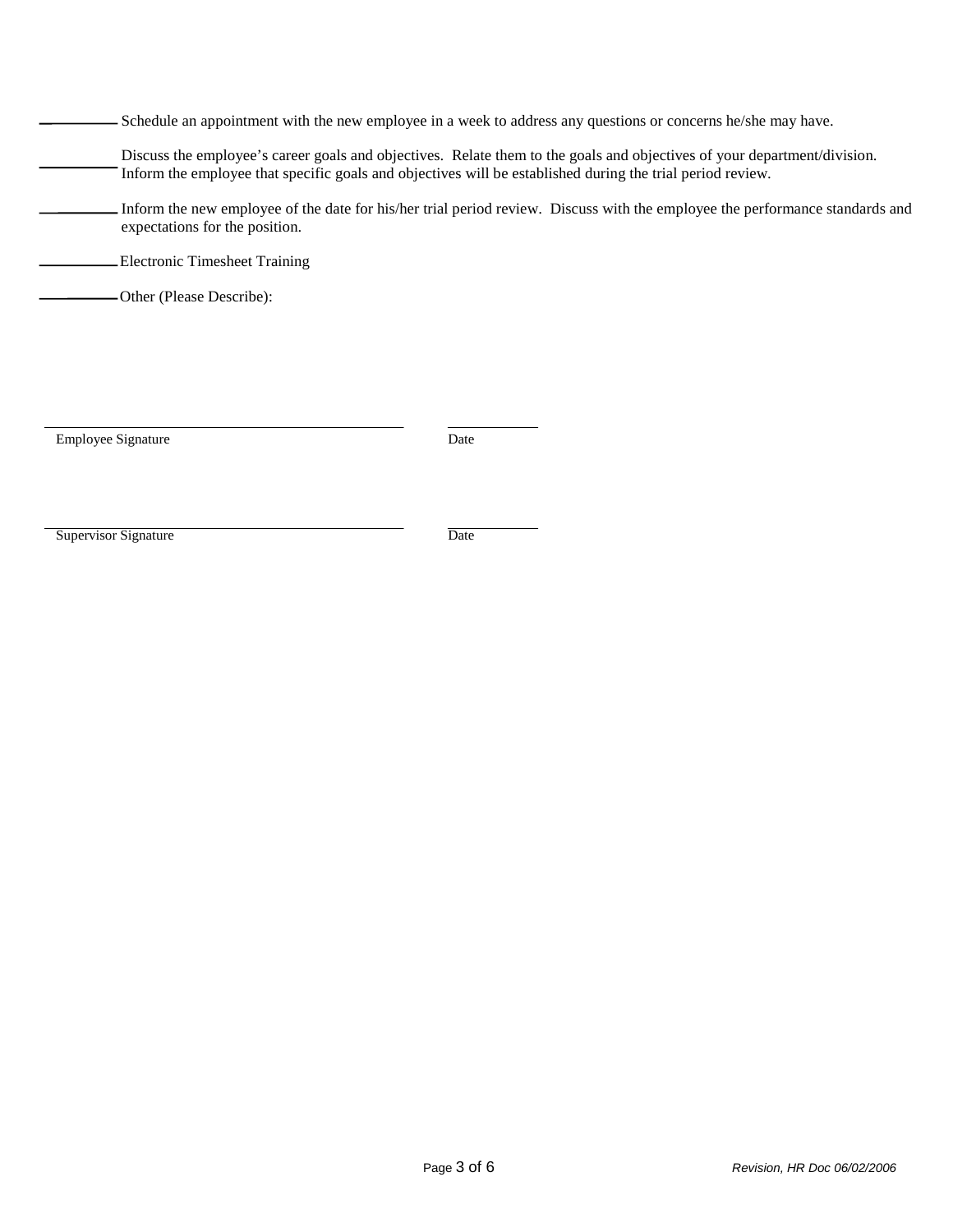

**CNM Trial Period Performance Appraisal**

| <b>Employee Name</b>                                                                                                                                |                                                                     |                                                                                            | <b>Evaluation Date</b>                                                                                                 |              |                                                                                                                      |
|-----------------------------------------------------------------------------------------------------------------------------------------------------|---------------------------------------------------------------------|--------------------------------------------------------------------------------------------|------------------------------------------------------------------------------------------------------------------------|--------------|----------------------------------------------------------------------------------------------------------------------|
| Division/<br><b>Employee Job Title</b><br><b>Department</b>                                                                                         |                                                                     |                                                                                            |                                                                                                                        |              |                                                                                                                      |
| Rating Scale:                                                                                                                                       | N                                                                   | I                                                                                          | M                                                                                                                      | E            | <b>NA</b>                                                                                                            |
|                                                                                                                                                     | Does Not Meet                                                       | Needs Improvement In                                                                       |                                                                                                                        | Exceeds      |                                                                                                                      |
|                                                                                                                                                     | Expectations                                                        | <b>Meeting Expectations</b>                                                                | <b>Meets Expectations</b>                                                                                              | Expectations | Not Applicable                                                                                                       |
| 1.                                                                                                                                                  |                                                                     | Understands and accepts responsibilities of position                                       |                                                                                                                        | M            | E<br><b>NA</b>                                                                                                       |
| 2.                                                                                                                                                  | Organization of work assignments                                    |                                                                                            |                                                                                                                        |              |                                                                                                                      |
| 3.                                                                                                                                                  | Effective utilization of work time                                  |                                                                                            |                                                                                                                        |              |                                                                                                                      |
| 4.                                                                                                                                                  | Quality of work performed                                           |                                                                                            | <u> 1989 - Johann Barn, mars ann an t-Amhain ann an t-Amhain an t-Amhain an t-Amhain an t-Amhain an t-Amhain an t-</u> |              |                                                                                                                      |
| 6.                                                                                                                                                  | Quantity of work performed<br>5.<br>Response to work order requests |                                                                                            |                                                                                                                        |              |                                                                                                                      |
| 7.                                                                                                                                                  |                                                                     | Reports problems promptly to supervisor                                                    |                                                                                                                        |              |                                                                                                                      |
| 8.                                                                                                                                                  |                                                                     | Responsive to instructions and suggestions                                                 |                                                                                                                        |              |                                                                                                                      |
| 9.                                                                                                                                                  |                                                                     | Cooperative when working with others                                                       |                                                                                                                        |              |                                                                                                                      |
| 10.                                                                                                                                                 | Consideration for other workers                                     |                                                                                            |                                                                                                                        |              |                                                                                                                      |
| 11.                                                                                                                                                 | Display of initiative                                               |                                                                                            |                                                                                                                        |              |                                                                                                                      |
| 12.                                                                                                                                                 | Dependability                                                       |                                                                                            | <u> 1989 - Johann Harry Barn, mars ar breist fan de Amerikaansk kommunent fan de Amerikaanske kommunent fan de A</u>   |              |                                                                                                                      |
| 13.                                                                                                                                                 | Adaptability to new situations                                      |                                                                                            |                                                                                                                        |              |                                                                                                                      |
| 14.                                                                                                                                                 | Attendance and punctuality                                          |                                                                                            |                                                                                                                        |              |                                                                                                                      |
| 15.                                                                                                                                                 | Adequate notice given when absent                                   |                                                                                            |                                                                                                                        |              |                                                                                                                      |
| 16.                                                                                                                                                 | Control of emotions                                                 |                                                                                            |                                                                                                                        |              |                                                                                                                      |
| 17.                                                                                                                                                 | Discrete and tactful                                                |                                                                                            |                                                                                                                        |              |                                                                                                                      |
| 18.                                                                                                                                                 | Stays within limits of authority                                    |                                                                                            |                                                                                                                        |              |                                                                                                                      |
| Supportive of Institute policies<br>19.<br>Care and maintenance of equipment<br>20.<br>21.<br>Safety practices<br>Flammable material storage<br>22. |                                                                     |                                                                                            |                                                                                                                        |              |                                                                                                                      |
|                                                                                                                                                     |                                                                     |                                                                                            |                                                                                                                        |              |                                                                                                                      |
|                                                                                                                                                     |                                                                     |                                                                                            |                                                                                                                        |              |                                                                                                                      |
|                                                                                                                                                     |                                                                     |                                                                                            |                                                                                                                        |              |                                                                                                                      |
| 23.                                                                                                                                                 | Use of appropriate safety devices                                   |                                                                                            |                                                                                                                        |              |                                                                                                                      |
|                                                                                                                                                     | 24. Security of facility                                            |                                                                                            |                                                                                                                        |              |                                                                                                                      |
|                                                                                                                                                     |                                                                     | 25. Security and storage of tools and supplies                                             |                                                                                                                        |              |                                                                                                                      |
|                                                                                                                                                     |                                                                     |                                                                                            |                                                                                                                        |              |                                                                                                                      |
|                                                                                                                                                     |                                                                     |                                                                                            |                                                                                                                        |              |                                                                                                                      |
|                                                                                                                                                     |                                                                     |                                                                                            |                                                                                                                        |              |                                                                                                                      |
|                                                                                                                                                     |                                                                     |                                                                                            |                                                                                                                        |              |                                                                                                                      |
|                                                                                                                                                     |                                                                     | I have read this report and have been afforded the opportunity to discuss this evaluation. |                                                                                                                        |              |                                                                                                                      |
| <b>Employee Signature:</b>                                                                                                                          |                                                                     |                                                                                            | Date:                                                                                                                  |              |                                                                                                                      |
| <b>Supervisor Signature:</b>                                                                                                                        |                                                                     |                                                                                            |                                                                                                                        | Date:        | <u> 1980 - Andrea Britain, politik eta politik eta politik eta politik eta politik eta politik eta politik eta p</u> |
|                                                                                                                                                     |                                                                     |                                                                                            |                                                                                                                        |              |                                                                                                                      |
| <b>Reviewed by:</b>                                                                                                                                 |                                                                     | <u> 1989 - Johann Barbara, martxa alemaniar arg</u>                                        |                                                                                                                        | Date:        | <u> 1980 - Jan James James Barbara, president politik (</u>                                                          |

**Important-** Use this page for setting goal and objectives.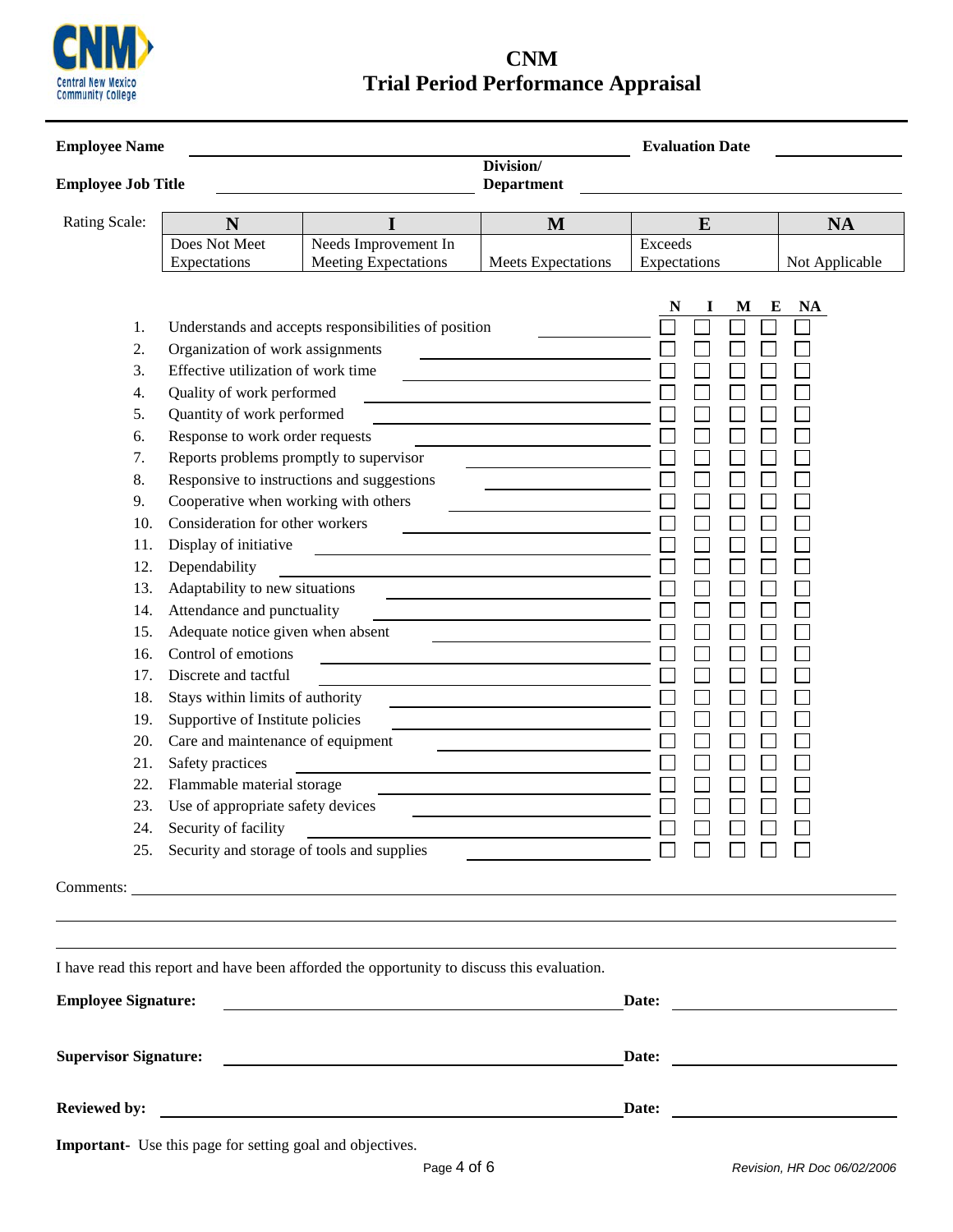## **ESTABLISHMENT OF GOALS/ OBJECTIVES FOR CURRENT YEAR/ PERIOD**

| <b>Goals/Objectives for Current Year/Period</b> | <b>Strategy</b> | <b>Achievement Measurements</b> |
|-------------------------------------------------|-----------------|---------------------------------|
|                                                 |                 |                                 |
|                                                 |                 |                                 |
|                                                 |                 |                                 |
|                                                 |                 |                                 |
|                                                 |                 |                                 |
|                                                 |                 |                                 |
|                                                 |                 |                                 |
|                                                 |                 |                                 |
|                                                 |                 |                                 |
|                                                 |                 |                                 |
|                                                 |                 |                                 |
|                                                 |                 |                                 |
|                                                 |                 |                                 |
|                                                 |                 |                                 |
|                                                 |                 |                                 |
|                                                 |                 |                                 |
|                                                 |                 |                                 |
|                                                 |                 |                                 |